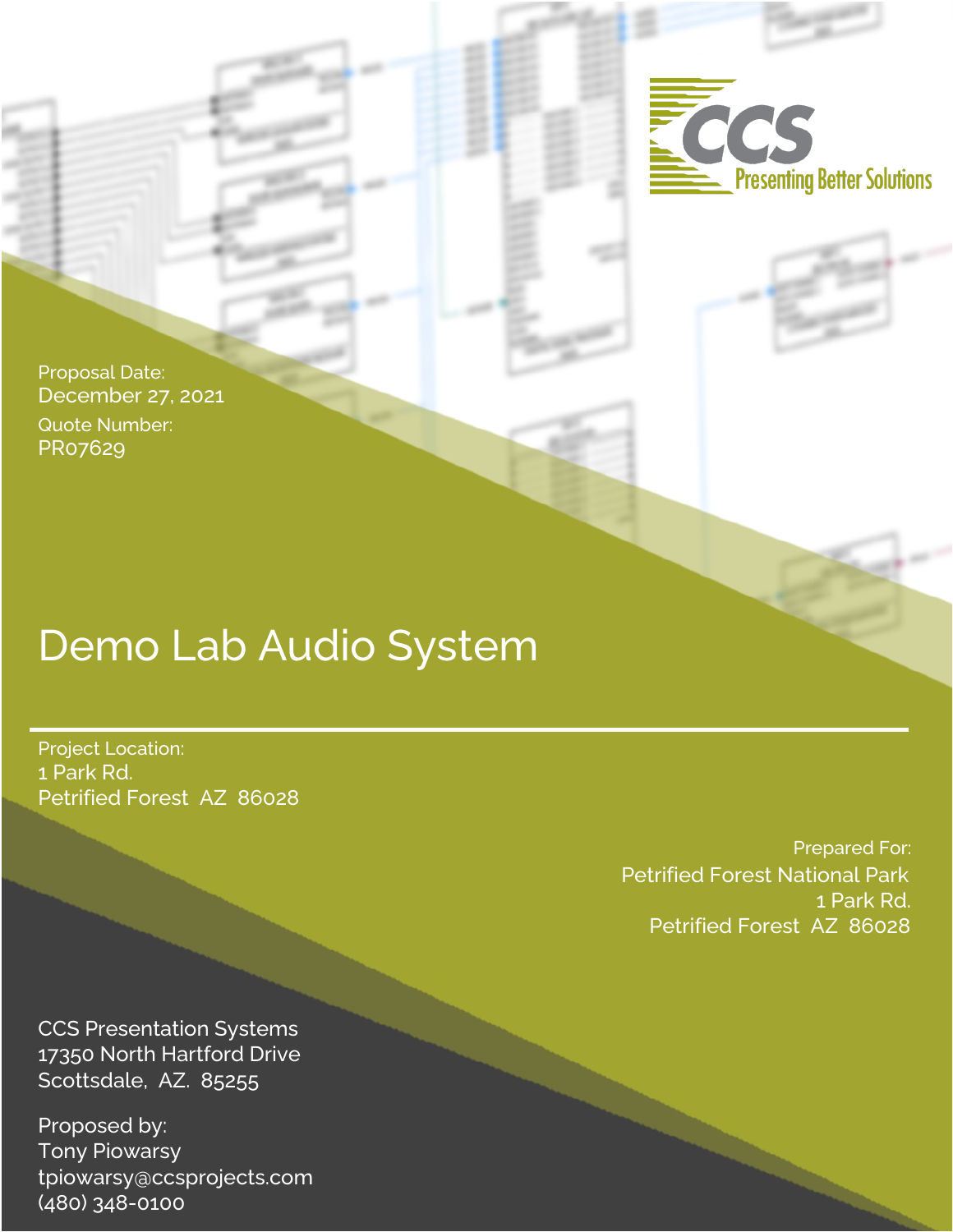## DEMO LAB

## **SCOPE**

#### **PETRIFIED FOREST NATIONAL PARK – DEMO LAB AUDIO SYSTEM (AUDIO VISUAL SCOPE OF WORK)**

#### **CCS PROJECTS NUMBER PR#07629**

#### **The following "Scope of Work" is prepared for Petrified Forest National Park:**

CCS will integrate a full-duplex audio intercom system at the Petrified Forest National Park fossil demonstration lab.

Outside of the demo lab, CCS will install two surface-mount speakers with a U-bracket to allow flexibility of mounting to either the wall or the overhang in front of the window area, depending on structural constraints. A surface-mount/boundary microphone will be placed above the window to allow the audience to participate in the live demonstrations/Q&A.

Inside of the lab, CCS will install another set of two surface-mount speakers, as well as a ceiling microphone to allow the instructor to speak to the outside audience.

All audio processing will be done via a mixer/amplifier mounted in a 4-unit shelf-mounted rack. Volume control for both the interior and exterior zones will be controlled by two wall-mounted rotary dials.

#### **Requirements**:

(1) 120V 20A duplex at the shelf rack location

#### **CLIENT RESPONSIBILITIES**

· Provide all power and network infrastructure (included in the above "Requirements" for each room) to support newly installed A/V devices

- Provide all open pathways, conduit, cable trays for newly installed A/V structured cable
- · Provide open access to the space for a contiguous workflow/window of installation throughout installation time-frame

## AUDIO SYSTEM

| <b>IMAGE</b> |   | OTY DESCRIPTION                                                                                                                                                                                                                                                                                                                                                                                          | PRICE              | TOTAL    |
|--------------|---|----------------------------------------------------------------------------------------------------------------------------------------------------------------------------------------------------------------------------------------------------------------------------------------------------------------------------------------------------------------------------------------------------------|--------------------|----------|
|              | 4 | JBL Professional Control 23-1 3" Two-Way Vented Loudspeaker, Invisiball®<br>Installation System (plus U-bracket attachment points). 70 Hz - 20 kHz Frequency<br>Range. 50 Watts Cont. Pink Noise Power Handling (200W peak) at 8 ohms plus<br>70V/100V taps at 15W, 7.5W, 3.7W (& 1.8W at 70V only). Woven Fiberglass Woofer. Black.<br>Priced as Each, Packed as Pairs. Master Pack Quantity: 6 Pieces. | \$118.21           | \$472.84 |
|              |   | JBL Professional MTC-23UB-1 U-BRACKET FOR CONTROL 23-1/1L, BLK                                                                                                                                                                                                                                                                                                                                           | S <sub>21.45</sub> | \$85.80  |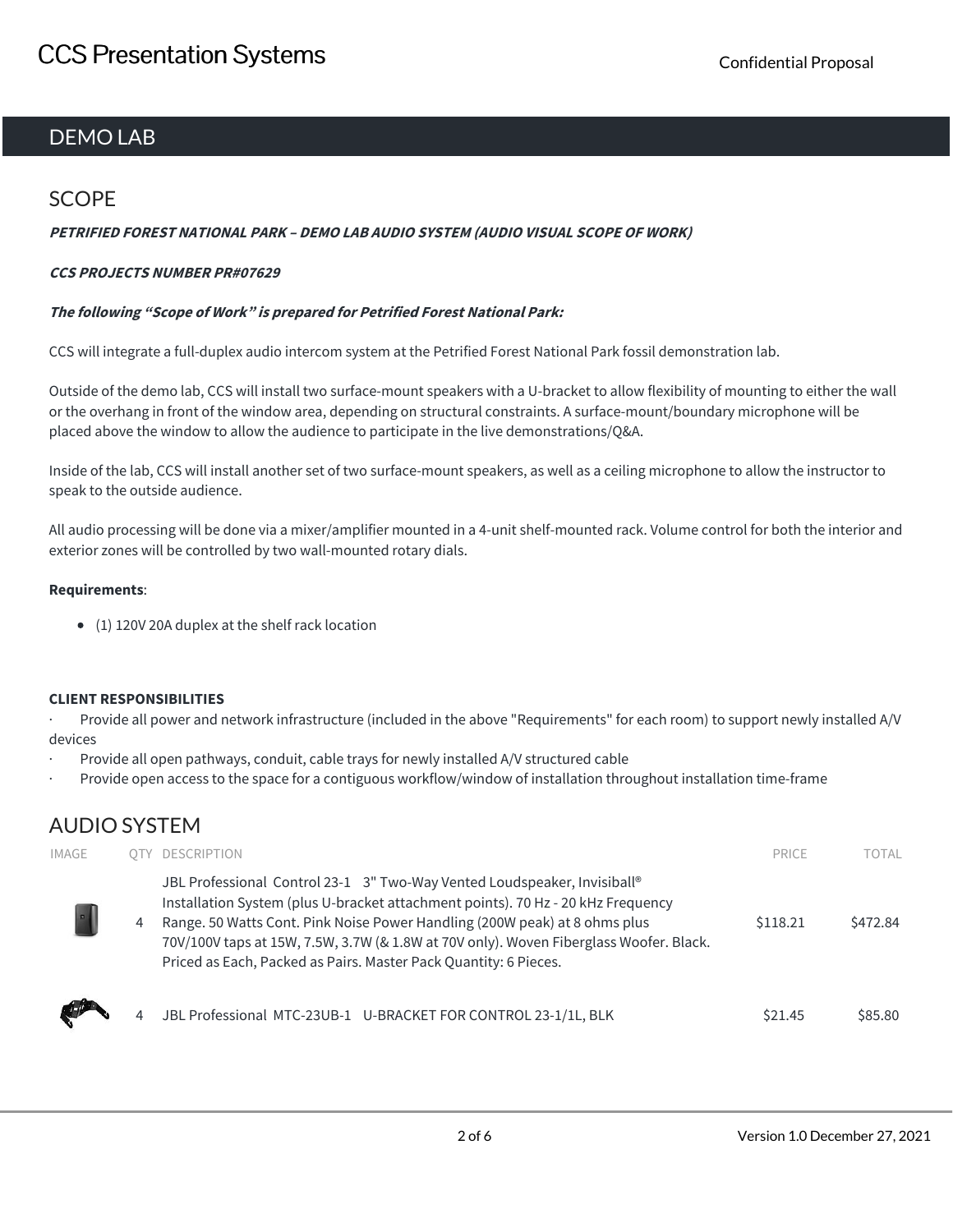# CCS Presentation Systems CCS Presentation Systems

| IMAGE      |              | QTY DESCRIPTION                                              |                                                                                                                                                                        | PRICE      | TOTAL       |
|------------|--------------|--------------------------------------------------------------|------------------------------------------------------------------------------------------------------------------------------------------------------------------------|------------|-------------|
|            | 1            | JBL Professional NCSA240Z-U-US CSA240Z                       |                                                                                                                                                                        | \$367.50   | \$367.50    |
|            | 1            | automatic discovery and tuning                               | Biamp Systems TesiraFORTE X 400 Meeting Room DSP with 4 integrated PoE+ ports.<br>AVB & Dante, 2x2 analog I/O, Stereo USB and 4 channels of AEC. Includes Biamp Launch | \$2,666.67 | \$2,666.67  |
|            | $\mathbf{1}$ | ceiling mount                                                | Biamp Systems Parle TCM-X White AVB Beamtracking™ ceiling microphone, white                                                                                            | \$1,332.00 | \$1,332.00  |
|            | 1            | Middle Atlantic RK4 4RU laminate rack, 16-inch depth, black. |                                                                                                                                                                        |            | \$114.60    |
|            | 1            | Audio Technica AT8534 Power Module                           |                                                                                                                                                                        | \$86.67    | \$86.67     |
|            | 1            | Audio Technica U853PM Cardioid Condenser Microphone          |                                                                                                                                                                        | \$229.00   | \$229.00    |
| <b>CCS</b> | $\mathbf{1}$ | CCS Materials Materials for Installation                     |                                                                                                                                                                        | \$81.00    | \$81.00     |
|            |              |                                                              | AUDIO SYSTEM TOTAL                                                                                                                                                     |            | \$5,436.08  |
|            |              |                                                              | <b>EQUIPMENT TOTAL</b>                                                                                                                                                 |            | \$5,436.08  |
|            |              |                                                              | <b>LABOR TOTAL</b>                                                                                                                                                     |            | \$3,362.00  |
|            |              |                                                              | CCS-MAX-A1                                                                                                                                                             |            | \$879.81    |
|            |              |                                                              | <b>SHIPPING</b>                                                                                                                                                        |            | \$190.26    |
|            |              |                                                              | <b>TRAVEL</b>                                                                                                                                                          |            | \$1,570.00  |
|            |              |                                                              | <b>DEMO LAB TOTAL</b>                                                                                                                                                  |            | \$11,438.15 |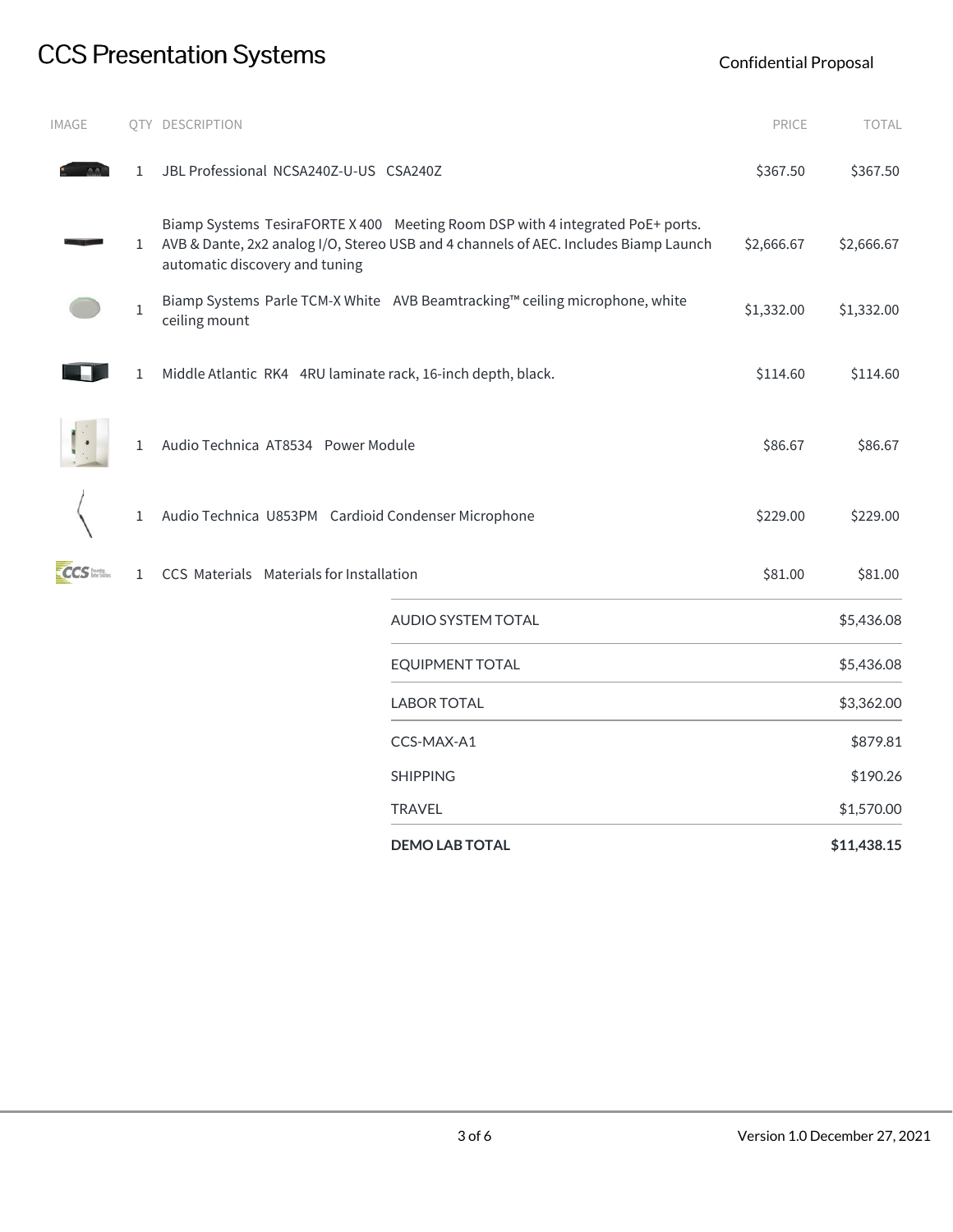

## **ACCEPTANCE**

## ACCEPTANCE

PAYMENT SCHEDULE Please see Terms below

| <b>SUBTOTAL</b>                 | \$11,438.15 |
|---------------------------------|-------------|
| <b>TOTAL TAX (CONSTRUCTION)</b> | \$0.00      |
| <b>PROJECT TOTAL</b>            | \$11,438.15 |
| CCS-MAX-A1                      | \$879.81    |
| <b>SHIPPING</b>                 | \$190.26    |
| <b>TRAVEL</b>                   | \$1,570.00  |
| <b>FNGINFFRING</b>              | \$780.00    |
| <b>INSTALLATION</b>             | \$2,090.00  |
| <b>MANAGEMENT</b>               | \$492.00    |
| PROGRAMMING                     | \$0.00      |
| <b>LABOR TOTAL</b>              | \$3,362.00  |
| EQUIPMENT TOTAL                 | \$5,436.08  |

## **TERMS**

The pricing for this proposal is valid for**14 days from December 27, 2021.** If expired, please contact your CCS Accounts Manager for updated pricing.

Terms are net 30 days from invoice date. Invoices are subject to 1.5% interest charge if not paid within the terms. Returns are allowed within 30 days and with a 25% Restocking fee. No returns on custom items.

I accept this proposal and hereby authorize CCS Presentation Systems - Scottsdale at 17350 N. Hartford Drive Scottsdale, Arizona 85255 to proceed with the purchase of the included equipment for the facilities of Petrified Forest National Park constructing at 1 Park Rd. Petrified Forest, AZ 86028 as described in the totality of this document. In keeping with the Terms of Payment listed above. This proposal is valid only if accepted in writing by Petrified Forest National Park within thirty days of the Proposal / Quote Date and the deposit (if required by the terms) is received on or by the Acceptance Date. Price quotes contained herein shall remain valid for a period of no more than 30 days from the Acceptance Date, after which pricing may be subject to increases due to fluctuations in tariffs assessed to CCS on products imported from abroad. Customer understands, acknowledges and assumes full responsibility for any such price increase due to fluctuations in tariff charges incurred after 30 days from the Acceptance Date.

## **WARRANTY**

CCS warrants the system installation to be free of defects in workmanship and fit for the intended purpose for a period of 1-year parts and 90 days labor. This warranty does not cover equipment or system abuse, misuse including but not limited to:

- Operating outside of environmental, electrical, temperature or humidity specifications
- System alterations, not approved, nor performed by CCS or by a service facility other than those authorized by the manufacturer.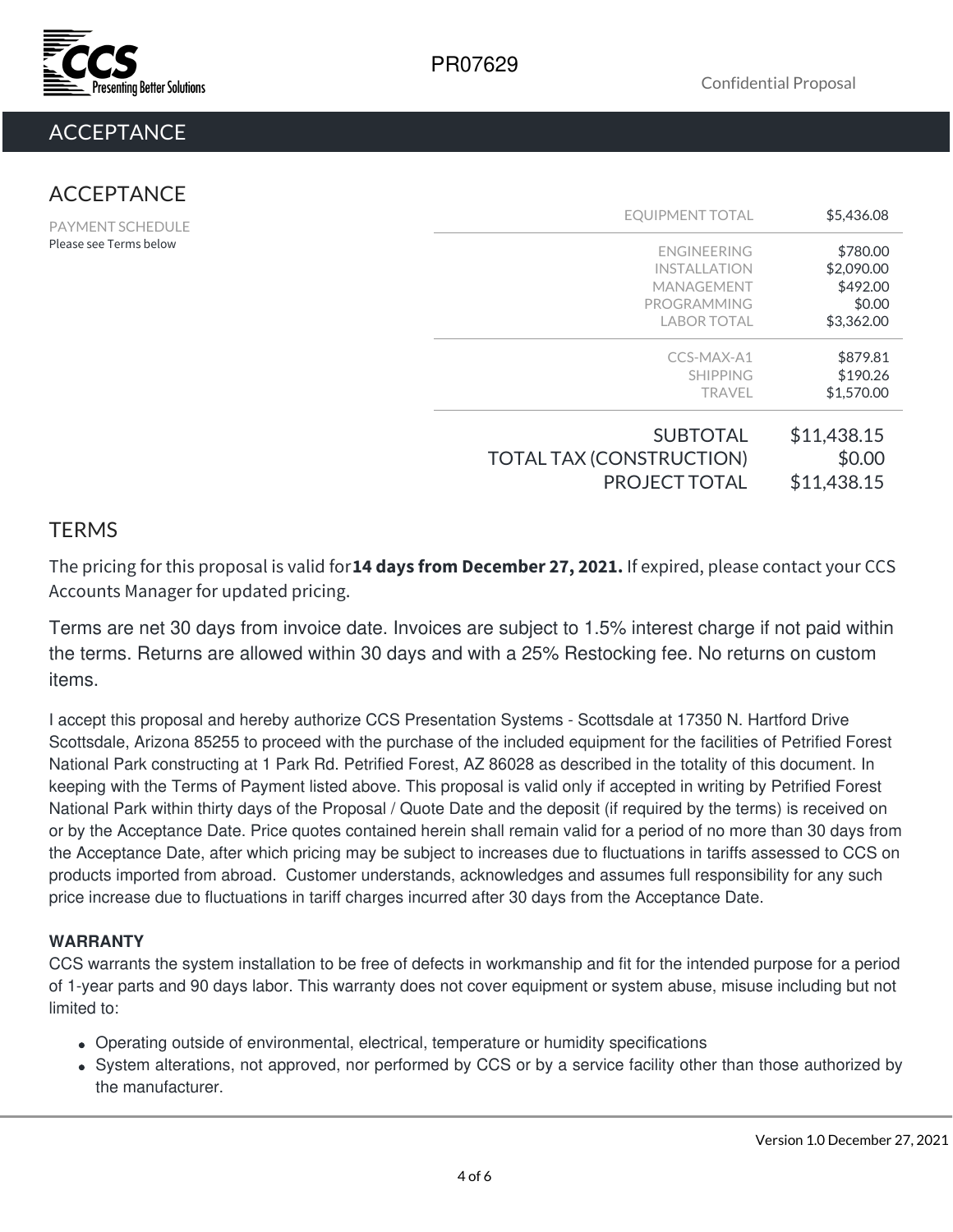## PR07629



Customer alterations, changes to and or modifications to system equipment. Restoration of system to original state will be billed on a time and materials basis.

After one-year parts and 90 days labor, any future service requirements will be billed on a time and materials basis unless a CCS Service Contract is in place. All new equipment, provided by CCS, includes the manufacturer's warranty. CCS warrants that all AV equipment will be installed in accordance with the manufacturer's recommended environmental and electrical operating conditions and requirements. CCS systems are under warranty against defects in workmanship for a period of 1-year parts and 90 days labor from the date of system acceptance or substantial completion. Owner furnished equipment and products not purchased from CCS are not covered under warranty.

### **EXCLUSION**

CCS Service Level Agreements and Warranties do not cover equipment or system modifications, abuse, misuse including but not limited to:

- Operating outside of environmental, electrical, temperature or humidity specifications
- System alterations, not approved, nor performed by CCS or by a service facility other than those authorized by the manufacturer.
- Customer alterations, changes to and or modifications to system equipment. Restoration of system to original state will be billed on a time and materials basis.

### **AUTO-RENEWAL**

Except as otherwise agreed upon in writing, the initial term of this Agreement shall be one (1) year from the date of this Agreement (the "Initial Period"). This Agreement shall automatically renew each year for successive periods equal to the Initial Period (the "Successive Periods") unless either party gives notice to the other party of intent to terminate this Agreement in writing not less than thirty (30) days prior to the expiration of any Period (the "Notice"). Annual Agreement renewals are subject to rate increases equal to 1% of the total cost of the initial AV System.

## **CONTROL and or DIGITAL SIGNAL PROCESSOR (DSP) CODE**

CCS is not responsible for acquiring existing system Control and or DSP source code. If the current code is not available, cannot be recovered from the system or a previous AV Integrator, the source code will need to be rebuilt at the customer's expense. This process will delay the project schedule. CCS may assist the customer in their attempt to recover the code at our standard hourly labor rate.

## **INSTALLATION CANCELLATION / CREW CALL OFF / RESCHEDULE FEE**

- Once an Install date has been set, and the customer has been notified, if the customer cancels or reschedules less than 24 hours prior to said install date, a cancellation/rescheduling crew fee of the crews' loss time may be charged for each occurrence.
- If onsite and the crews are asked to leave due to customer reasons, a crew fee of the crews' loss time and trip charge may be charged for each occurrence.

#### **PRODUCT RETURNS**

- Approval from a CCS Manager, and/or manufacturer, must be received before returns will be accepted.
- Custom items are not eligible for return. Custom specialty items to include but not limited to projection screens, furniture etc.